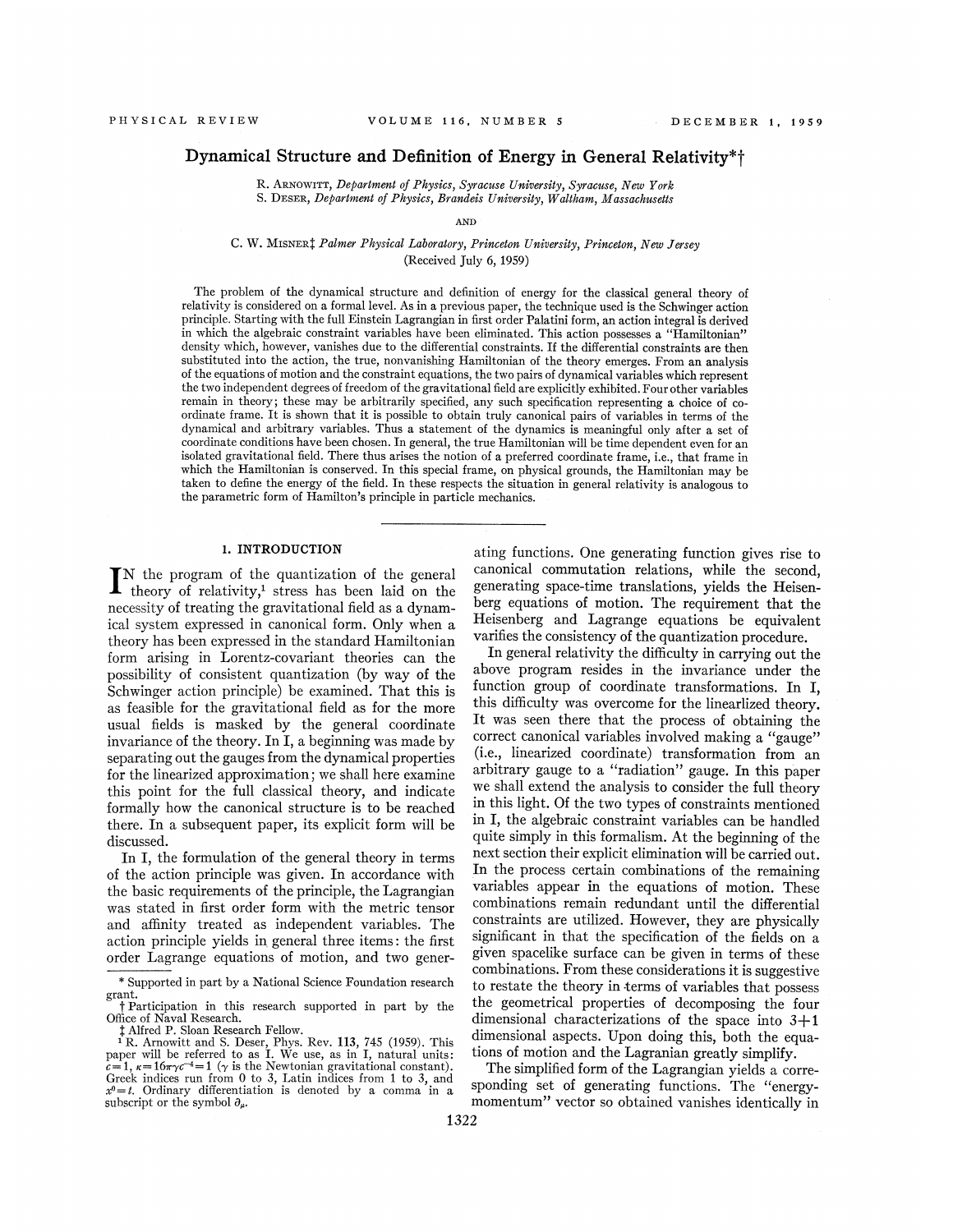virtue of the differential constraint equations. Physically, the origin of this phonomenon is related to the general convariance of the theory. This does not mean that the physical energy and momentum of the gravitational field is zero. Further, a stress tensor and hence the energy-momentum vector have meaning only when defined in terms of a specific frame (where definite coordinate conditions have been chosen). This will be seen in detail below. However, the energy so defined will be different in different coordinate frames for the same physical situation. The true energy of the system is that defined in the "radiation" gauge where the Hamiltonian depends only on canonical variables. This follows from another distinguishing characteristic of the Hamiltonian that represents the true energy and of the coordinate frame that is the radiation gauge. Namely, the Hamiltonian should not be an explicit function of the time coordinate since for the free gravitational field, which is a closed system, the energymomentum vector cannot but be conserved if the time coordinate is to be in accord with conventional definitions. Of course, other choices of the coordinate system could be made in which the Hamiltonian does depend explicitly upon the coordinates. While this is logically feasible, the "time" so defined would not match on correctly to the time as employed in the rest of physics, in terms of which closed systems are conservative.

#### 2. STRUCTURE OF THE EQUATIONS OF MOTION

In the linearized approximation of the full theory, it was found that the proper dynamical variables were certain combinations of the original variables,  $\mathfrak{g}^{\mu\nu}$  and  $\Gamma^{\alpha}{}_{\mu\nu}$ , the contravariant metric tensor density and the affinity, respectively. The first step in finding the dynamical variables consisted in the linear theory of eliminating the algebraic constraint variables; the nonlinearity of the full theory does not intrinsically complicate this part of the analysis. We begin with the first order form of the Lagrangian, as stated in I,

$$
I = \int d^4x \, \mathfrak{g}^{\mu\nu} \cdot R_{\mu\nu},
$$
  
\n
$$
R_{\mu\nu} = \Gamma^{\alpha}{}_{\mu\nu,\alpha} - \frac{1}{2} (\Gamma^{\alpha}{}_{\alpha\mu,\nu} + \Gamma^{\alpha}{}_{\alpha\nu,\mu})
$$
  
\n
$$
+ \Gamma^{\beta}{}_{\alpha\beta} \cdot \Gamma^{\alpha}{}_{\mu\nu} - \Gamma^{\beta}{}_{\alpha\mu} \cdot \Delta^{\alpha}{}_{\beta\nu}, \quad (2.1)
$$
  
\n
$$
\Gamma^{\beta}{}_{\alpha\beta} \cdot \Gamma^{\alpha}{}_{\mu\nu} - \Gamma^{\beta}{}_{\alpha\mu} \cdot \Delta^{\alpha}{}_{\beta\nu}, \quad (2.2)
$$

and  $A \cdot B = \frac{1}{2}(AB+BA)$  embodies a symmetrization needed for the quantum case. In this paper we will deal only with the classical problem and hence commutation questions do not enter. The field equations which stem from the independent variation of  $g^{\mu\nu}$  and  $\Gamma^{\alpha}{}_{\mu\nu}$  can be cast in the form

$$
g_{\mu\nu;\alpha} \equiv g_{\mu\nu,\alpha} - g_{\mu\beta} \Gamma^{\beta}{}_{\nu\alpha} - g_{\nu\beta} \Gamma^{\beta}{}_{\mu\alpha} = 0, \tag{2.2a}
$$

$$
R_{\mu\nu}(\Gamma^{\alpha}{}_{\rho\sigma}) = 0. \tag{2.2b}
$$

The algebraic constraints are contained in Eq. (2.2a)

while Eq. (2.2b) contains the differential constraints. Of the forty equations in (2.2a), thirty are independent of time derivatives. Thus thirty components of the affinity, i.e.,  $\Gamma^j_{ik}$ ,  $\Gamma^k_{i0}$ , and  $\Gamma^0_{0k}$  can be eliminated in terms of  $\Gamma^0_{ij}$ ,  $\Gamma^{\mu}{}_{00}$  and the metric. One finds, by manipulations similar to those in I, that

$$
\Gamma^{j}{}_{ik} = \frac{1}{2} \Big[ g^{jm} - (g^{00})^{-1} g^{j0} g^{m0} \Big] (g_{im, k} + g_{mk, i} - g_{ik, m}) + (g^{00})^{-1} g^{j0} \Gamma^{0}{}_{ik}, \quad (2.3a)
$$

$$
\Gamma^{k}{}_{i0} = g^{k}{}^{m} \left[ g_{0m, i} - (g^{00})^{-1} \Gamma_{i m}{}^{0} \right] + \frac{1}{2} g^{0k} g_{00, i} + \frac{1}{2} (g^{00})^{-1}
$$
\n
$$
\times g^{k}{}^{n} g^{0m} (g_{i m, n} + g_{n m, i} - g_{i n, m}), \quad (2.3b)
$$

$$
\Gamma^{0}{}_{0k} = g^{0}{}^{m} \Big[ g_{0m,\,k} - (g^{00})^{-1} \Gamma^{0}{}_{mk} \Big] + \frac{1}{2} g^{00} g_{00,\,k} + (g^{00})^{-1} g^{0}{}^{m} g_{n,m,\,k}.
$$
 (2.3c)

The remaining ten equations involve time derivatives and read

$$
\partial_0 g_{ij} = \Gamma_{i0j} + \Gamma_{j0i}, \qquad (2.4a)
$$

$$
\partial_{0}g_{\mu0} = \Gamma_{\mu00} + \Gamma_{00\mu}, \qquad (2.4b)
$$

where

$$
\Gamma_{\mu\nu\alpha} = g_{\alpha\beta} \Gamma^{\rho}_{\mu\nu}.
$$

Equations (2.4a) represent dynamical equations for the  $six$   $g_{ij}$ , i.e., the spacelike components of the metric tensor. Equations (2.4b) apparently represent dynamical equations for the four  $g_{\mu 0}$ . However, as in the linearized theory, Eqs. (2.2b) do not yield canonically conjugate equations and hence Eqs. (2.4b) are really defining equations for  $\Gamma^{\mu}{}_{00}$ . The absence of equations canonically conjugate to (2.4b) arises due to the gauge (i.e., coordinate) invariance of the theory. Thus, the four missing canonically conjugate equations are replaced by the four differential constraint equations implicit in (2.2b). Writing out Eq. (2.2b) explicitly, one has

$$
\partial_0 \Gamma^0_{ij} = \frac{1}{2} \left( -2\Gamma^m_{ij, m} + \Gamma^{\alpha}_{j\alpha, i} + \Gamma^{\alpha}_{i\alpha, j} \right) + \Gamma^{\beta}_{i\alpha} \Gamma^{\alpha}_{j\beta} - \Gamma^{\beta}_{\alpha\beta} \Gamma^{\alpha}_{ij}, \quad (2.5a)
$$

$$
\frac{1}{2}\partial_0(\Gamma^0_{0i}-\Gamma^m_{im})=\frac{1}{2}(-2\Gamma^m_{i0,m}+\Gamma^{\alpha_{0\alpha,i}}) + \Gamma^{\beta}_{i\alpha}\Gamma^{\alpha_{0\beta}}-\Gamma^{\beta}_{\alpha\beta}\Gamma^{\alpha_{0i}}, \quad (2.5b)
$$

$$
-\partial_0 \Gamma^m_{0m} = -\Gamma^m_{00m} + \Gamma^{\beta}_{0\alpha} \Gamma^{\alpha}_{0\beta} - \Gamma^{\beta}_{\alpha\beta} \Gamma^{\alpha}_{00}. \quad (2.5c)
$$

Equation (2.5a) represents the dynamical equations for  $\Gamma^0_{ij}$  which are "canonically conjugate" to Eq. (2.4a). Equations (2.5b) and (2.5c) lead to the four differential constraint equations. Thus eliminating  $\Gamma^0{}_{i0}$ ,  $\Gamma^m{}_{im}$ , and  $\Gamma^{m}$ <sub>0m</sub> via Eqs. (2.3) and using Eqs. (2.4a) and (2.5a) one obtains four equations not involving any time derivatives. This is the counterpart, in first order form, of the well-known fact that four of the second order Einstein equations contain only first order time derivatives. The four constraint equations, when solved, allow one, in principle, to express four variables from among the twelve quantities  $\Gamma^0{}_{ij}$ ,  $g_{ij}$  in terms of the remaining eight and perhaps  $g_{0\mu}$ . This may be symbolized by

$$
h_{\alpha} = h_{\alpha}(h_{\beta}, g_{0\mu}), \quad \beta = 1, 2 \cdots 8; \quad \alpha = 9, 10, 11, 12. \quad (2.6)
$$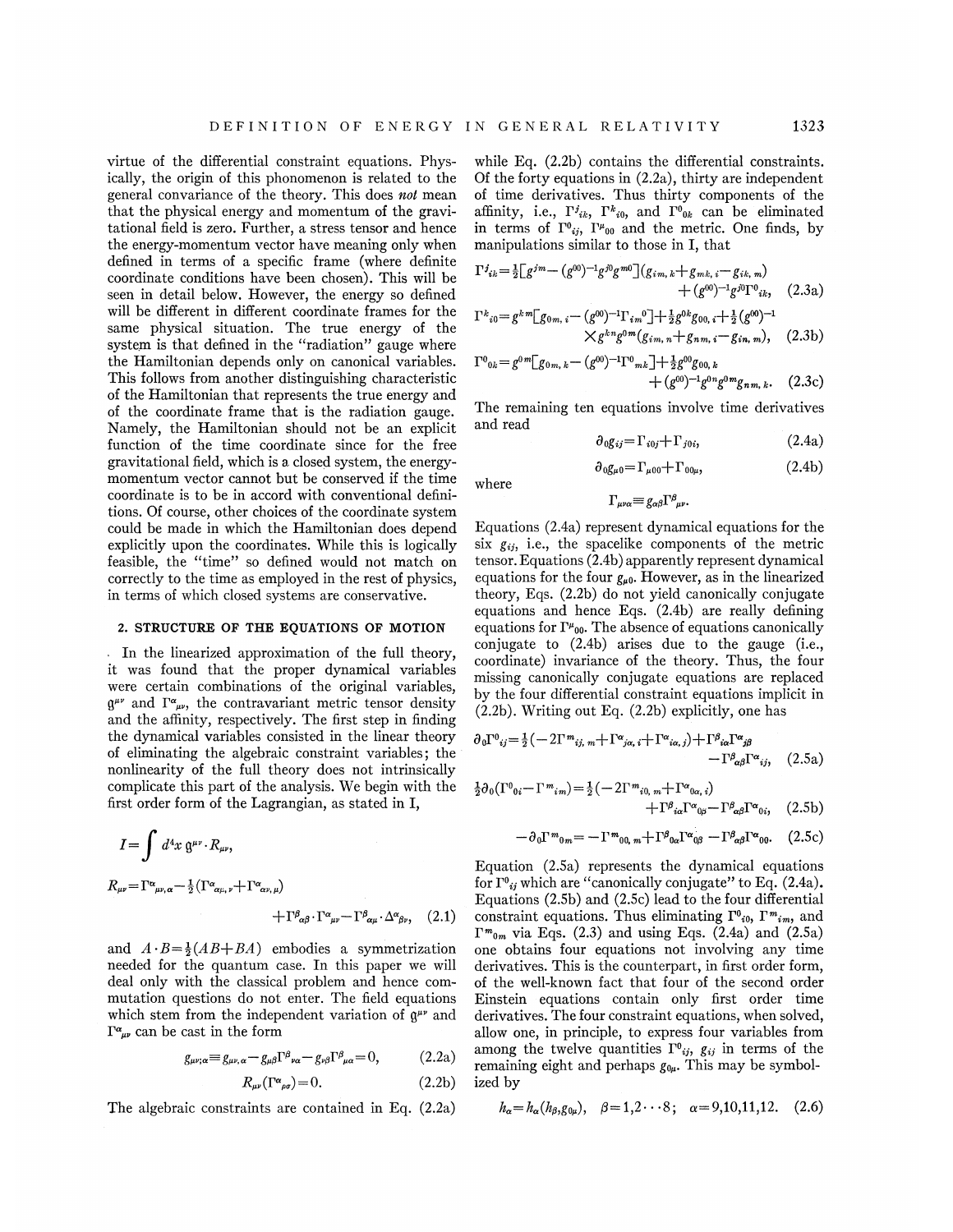Equations (2.5a) and (2.4a) are thus equations giving the time derivatives of  $h_{\alpha}$  and  $h_{\beta}$ , i.e., in the above notation

$$
\partial_0 h_\alpha = f_\alpha, \tag{2.7a}
$$

$$
\partial_0 h_\beta = f_\beta. \tag{2.7b}
$$

In Eq. (2.7) the  $f_{\alpha}$  and  $f_{\beta}$  are functions not only of  $h_{\alpha}$  and  $h_{\beta}$  but also of the four extra variables  $g_{0\mu}$ . Note that no time derivatives of  $h_{\alpha}$  and  $h_{\beta}$  appear in  $f_{\alpha}$  or  $f_{\beta}$ . Equations (2.7a) actually entail no dynamics. Thus if one inserts (2.6) into (2.7a) and eliminates the time derivatives of  $h_6$  by (2.7b), then Eqs. (2.7a) reduce to identities. This is an expression of the Bianchi identities whose effect it is to guarantee that the constraint solutions, Eq.  $(2.6)$ , are valid at all times.<sup>2</sup> The remaining eight equations, (2.7b), involve the twelve variables  $h_{\beta}$  and  $g_{0\mu}$ . As will be seen in Sec. IV, there exist choices of  $h_{\beta}$  such that no time derivatives of  $g_{0\mu}$  appear in Eq. (2.7b). Hence four of these eight equations can be solved to express  $g_{0\mu}$  as a function of  $h_\beta$  and  $\partial_0 h_\beta$ . As will be seen below, the remaining four equations then allow one to express the time derivatives of four particular combinations of the  $h_{\beta}$ , say  $u_{\rho}$  ( $\rho=1, \dots 4$ ) in terms of  $u_{\rho}$ ,  $v_{\rho}$ , and  $\partial_0 v_{\rho}$ , where  $v_{\rho}$  represents the other four independent combinations of  $h_{\beta}$ . Thus Eq. (2.7b) decomposes to read

$$
g_{0\mu} = g_{0\mu} (u_{\rho}, v_{\rho}, \partial_0 v_{\rho}), \qquad (2.8a)
$$

$$
\partial_0 u_\rho = f_\rho(u_\rho, v_\rho). \tag{2.8b}
$$

Viewing (2.8a) as the equation that determines  $g_{0\mu}$  we see that there exist four quantities, the  $v_{\rho}$  in the above notation, which are not determined dynamically. These four quantities are thus the four gauges of the theory and can be chosen as arbitrary functions of the coordinates  $x^{\mu}$ . Every such choice then represents a coordinate condition and hence determines a coordinate frame. With a particular choice of  $v_{\rho} = v_{\rho}(x^{\mu})$ , the  $g_{0\mu}$ are then uniquely determined and by Eq. (2.4b), one can obtain the four remaining components of the affinity,  $\Gamma^{\mu}{}_{00}$ . Equation (2.8b) now represents first order dynamical equations for the four dynamical quantities  $u_{\rho}$ . It will be seen below that a possible choice of  $u_{\rho}$ consists of the four quantities  $(g_{ij})^{TT}$  and  $((-g^{00})^{-\frac{1}{2}})$  $\chi \Gamma^0_{ij}$ <sup>TT</sup> where the superscript "TT" refers, as in linearized theory, to the transverse traceless part of the quantities:

$$
\partial_j (A_{ij})^{TT} = 0, \quad (A_{ii})^{TT} = 0. \tag{2.9}
$$

Thus the analysis of the structure of the dynamics up to this point is identical with the linearized approximation treated in I. There exists, however, one rather striking dissimilarity between the full theory's dynamical equations of motion and the linearized ones. This lies in the fact that the gauge transformations of the full theory represent general coordinate transformations. Thus we have that a "dynamical" motion in time can be simulated by a coordinate transformation. This is mirrored in the appearance of the arbitrary gauge functions  $v_{\rho}$  in Eq. (2.8b). These equations for the time development of  $u_{\rho}$  are only meaningful once one has settled on some specific choice of  $v_{\rho}$ , i.e., chosen a particular coordinate frame. Once this has been done, one has a unique set of equations that describe the development of the dynamical variables in time in this frame.

Thus, while the gauge functions cancel out in the linearized theory (as in electrodynamics), in the full theory they must be explicitly chosen to define the coordinate frame. The first order gauges are also coordinate transformations but infinitesimal ones which turn out to be determined only in second order theory, as discussed in Sec. 4.

Assuming that a choice has been made for the functions  $v_{\rm o}$ , the four first order equations (2.8b) are not necessarily in canonical Hamiltonian form for two pairs of canonical coordinates. In order to put the equations into canonical form one must choose particular combinations of the  $u_{\rho}$  to form two canonical coordinates and their conjugate momenta. The Hamiltonian  $H$  governing this system will then depend parametrically on  $v_{\rho}(x)$ . Thus H will be different in different coordinate systems. (A simple example is given by two coordinate systems differing by a choice of time scale where it is clear that the Hamiltonians in the two systems must differ by a scale factor.) More significantly, for an arbitrary choice of  $v_{\rho}$ , H will in general depend explicitly on the time coordinate  $x^0$ of the frame in question, thus appearing to govern the behavior of a nonconservative system. On the other hand, it is clear that the free gravitational field being described here is an isolated system. For all other isolated physical systems, the coordinate frame is chosen such that energy is conserved. The maintenance of this criterion requires then that one choose a specific coordinate frame (i.e., a specific set of  $v_{\rho}$ ) such that in this frame  $H$  is independent of time. On physical grounds, such a frame presumably exists and is essentially unique. In this special frame, the Hamiltonian is well defined and represents the physical energy of the free gravitational field. Note that we have hereby introduced the notion of a preferred frame,<sup>3</sup> the "radiaintroduced the notion of a preferred frame,<sup>3</sup> the ''radia<br>tion gauge,'' to define the physical concept of energy of course energy can be subsequently discussed in any other frame by making coordinate transformations since the general covariance of the theory has not been lost. The radiation frame thus singled out now supplies

<sup>&#</sup>x27;Analogously electromagnetic theory possesses one "Bianchi identity" since it involves only one gauge function. Thus, defining  $R^{\mu} = F^{\mu\nu}$ , ( $F^{\mu\nu}$  are the electromagnetic field strengths), then  $R^{\mu}{}_{,\mu} = 0$ . This guarantees that the  $\nabla \cdot \mathbf{E} = 0$  constaint equation is preserved in time.

<sup>&</sup>lt;sup>3</sup> That the introduction of a preferred frame may be necessar to make physical statements in general relativity has previously been suggested by V. Fock [e.g., Revs. Modern Phys. 29, 325<br>(1957)].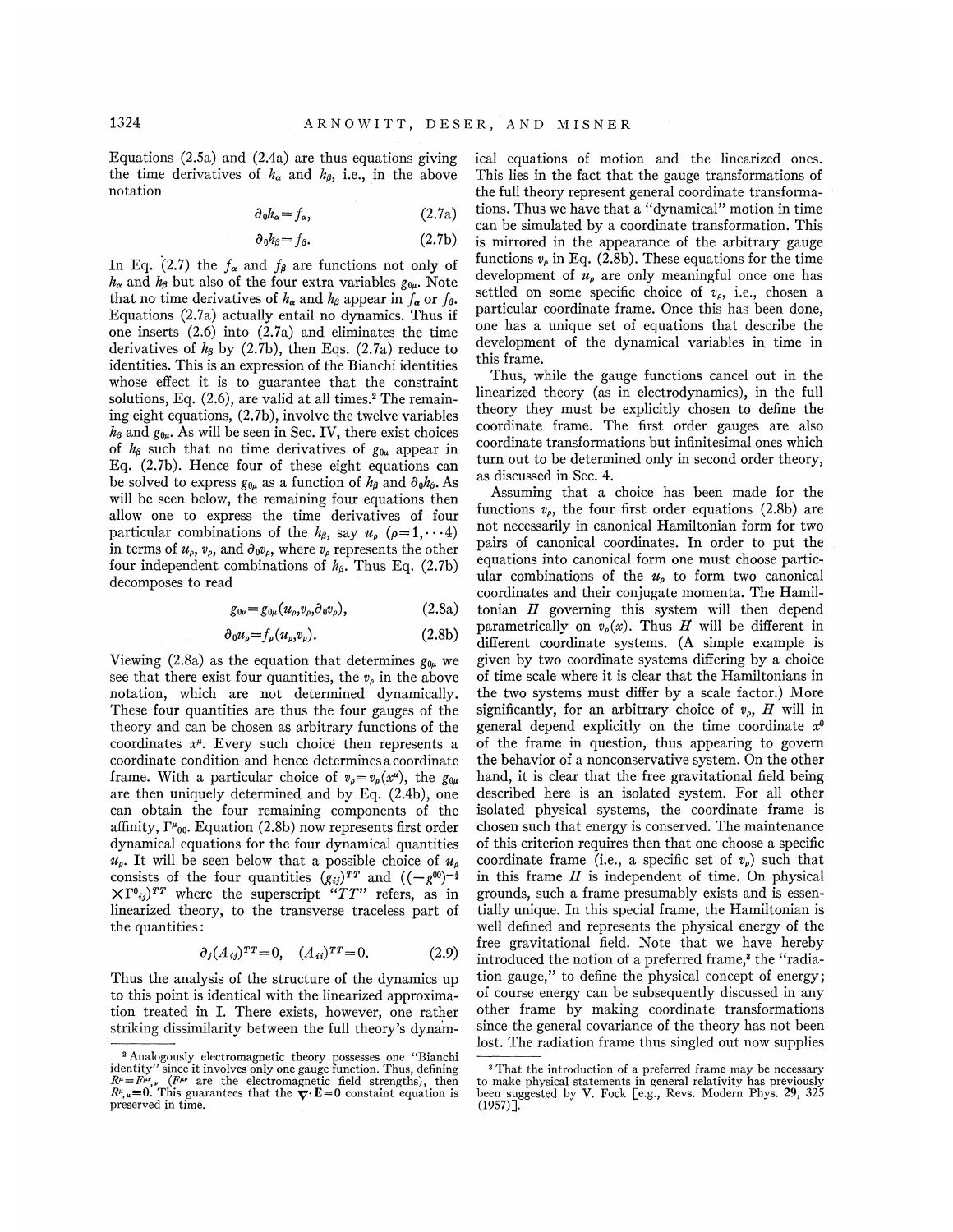one with a coordinate system4 which, when compared with the one used in the rest of physics, is in accord with it. It should be noted that the transformation to the coordinate frame where the Hamiltonian is time independent is a coordinate transformation and should not be confused with a canonical transformation of the Hamilton-Jacobi type where one is led to a zero Hamiltonian.

Some of the above ideas will be developed in more detail analytically below. Before doing this, however, we will need to reformulate the equations in terms of quantities having geometrical significance. This will be done in the next section.

## 3. GEOMETRICAL FORMULATION

Due to the purely quadratic nature of the Lagrangian in the linearized theory, the appropriate dynamical variables were simple combinations of the original variables  $\mathfrak{g}^{\mu\nu}$  and  $\Gamma^{\alpha\mu\nu}$  appearing in the curvature scalar. In the full theory this is not the case; as will be seen below, the fundamental equations simplify greatly and acquire a natural geometrical meaning if combinations of the variables suggested by the elimination of the algebraic constraints are taken.

The Hamiltonian formulation to be reached treats the time development of the dynamical variables referring to a three-dimensional space-like surface which we here choose to be  $x^0$ =constant. This is seen explicitly in Eq. (2.4a) where only the three-dimensional metric,  $g_{ij}$  appears. Thus we adopt the  $g_{ij}$  as a preliminary set of dynamical coordinates. The inverse to the three dimensional metric,  $\gamma^{ij}$ , then obeys the equation

$$
\gamma^{ij}g_{kj} = \delta^{i}{}_{k}.\tag{3.1}
$$

It is clear from Eq. (2.5a) that the "canonically conjugate" variables to  $g_{ij}$  are related to the  $\Gamma^0{}_{ij}$ . Instead of using these quantities directly, it is analytically convenient and geometrically more significant to replace them by an equivalent set of variables.<sup>5</sup> Thus in Eqs. (2.3), the denominators can be eliminated Thus in Eqs. (2.5), the denominators can be emminated<br>if a  $(-g^{00})^{-\frac{1}{2}}$  is absorbed into variables possessing a contravariant time index. Thus we define

and

$$
K_{ij} = -N\Gamma^0_{ij}, \quad N = (-g^{00})^{-\frac{1}{2}}, \quad (3.2)
$$

$$
\zeta^i = N g^{0i}.\tag{3.3}
$$

(3.2)

The other components of the four-dimensional metric tensor can then be expressed in terms of these variables:

$$
g^{ij} = \gamma^{ij} - \zeta^i \zeta^j, \quad g_{00} = -N^2(1 - \zeta^i \zeta_i),
$$

$$
g_{0i} = N\zeta_i \equiv \eta_i.
$$
 (3.4)

Latin indices here and below are raised and lowered by means of the three-dimensional metric tensors,  $g_{ij}$ and  $\gamma^{ij}$ . Note also that

$$
(-g)^{\frac{1}{2}} = N({}^3g)^{\frac{1}{2}}, \tag{3.5}
$$

where  $g$  is the determinant of the four-dimension metric and  $\frac{3}{5}$  the determinant of the corresponding three-dimensional metric  $g_{ij}$ .  $K_{ij}$  and  $\zeta_i$  are tensors under three-dimensional coordinate transformations.

In terms of these quantities, Eqs.  $(2.4a)$  and  $(2.5a)$ become

$$
\partial_0 g_{ij} = -2NK_{ij} + (N\zeta_i)_{|j} + (N\zeta_j)_{|i},\tag{3.6a}
$$

$$
\frac{1}{N}\partial_0 K_{ij} = {}^3R_{ij} + KK_{ij} - 2K_{im}K^m{}_j
$$
\n
$$
- \frac{1}{N} [N_{\{ij} - N_{\{i\}}K_{jm}\zeta^m - N_{\{j\}}K_{im}\zeta^m]} + K_{im}\zeta^m{}_{\{j\}} + K_{jm}\zeta^m{}_{\{k\}} + K_{ij\{m}\zeta^m}.\tag{3.6b}
$$

In Eqs. (3.6)  ${}^3R_{ij}$  is the three dimensional contracted curvature formed from  $g_{ij}$  and  $\gamma^{ij}$ . Similarly the subscript symbol " $|i"$  represents covariant differentiation with respect to the three-dimensional metric. Equations (3.6) are the dynamical equations for  $g_{ii}$ and  $K_{ij}$ . The differential constraint variables have yet to be eliminated, however.

The defining equations for  $\Gamma^{\mu}{}_{00}$ , Eq. (2.4b) become

$$
\Gamma^0{}_{00} = N^{-1} \partial_0 N + N_{\parallel i} \zeta^i - N \zeta^i \zeta^j K_{ij},\tag{3.7a}
$$

$$
\Gamma^{i}_{00} = N\gamma^{ij}\partial_{0}\zeta_{j} + \frac{1}{2}\gamma^{ij}[N^{2}(1-\zeta_{m}\zeta^{m})], j - NN_{1j}\zeta^{i}\zeta^{j} + N^{2}\zeta^{i}\zeta^{j}\zeta^{k}K_{jk}, \quad (3.7b)
$$

while the differential constraint equations that replace  $(2.5b, c)$  read<sup>6</sup>

$$
R_{nn} - \frac{1}{2}g_{nn}R \equiv \frac{1}{2}({}^{3}R + K^{2} - K_{ij}K^{ij}) = 0, \quad (3.8a)
$$

$$
R_{ni} - \frac{1}{2}g_{ni}R \equiv -(K^j - \delta^j_i K)_{|j} = 0.
$$
 (3.8b)

In Eqs.  $(3.8)$  the subscript "n" refers to the direction normal to the spacelike surface  $x^0$ = constant while "i" represents the three directions within the surface. represents the three directions within the surface<br>Also  $K = \gamma^{ij} K_{ij}$  is the trace of the tensor  $K_{ij}$ . Finally the algebraic constraint equations (2.3) become in this notation

$$
\Gamma^j_{ik} = {}^3\Gamma^j_{ik} + \zeta^j K_{ij},\tag{3.9a}
$$

$$
\Gamma^0_{\ 0i} = N^{-1} N_{\ |i} - K_{ij} \zeta^j,\tag{3.9b}
$$

$$
\Gamma^{j}_{i0} = N[-K^{j}_{i} + \zeta^{j}_{i} + \zeta^{j}K_{im}\zeta^{m}].
$$
 (3.9c)

In Eq. (3.9a),  ${}^{3}\Gamma^{j}{}_{ik}$  is the three-space affinity formed from  $g_{ij}$  and  $\gamma^{ij}$ .

The formulation of the theory in the above notation has a direct geometrical significance in terms of the properties of a three-dimensional surface imbedded in a

<sup>&</sup>lt;sup>4</sup> The form of the coordinate conditions may of course be modified in the presence of matter because the basic condition of time independence now must be imposed on the total Hamiltonian of

gravitational field plus matter. <sup>~</sup> The properties of these variables are discussed in detail in a forthcoming paper by C. Misner.

<sup>&</sup>lt;sup>8</sup> For a discussion of these equations see, for example, C. W. Misner and J. A. Wheeler, Ann. Phys. (N.Y.) 2, <sup>525</sup> (1957), Eqs. (224), (225).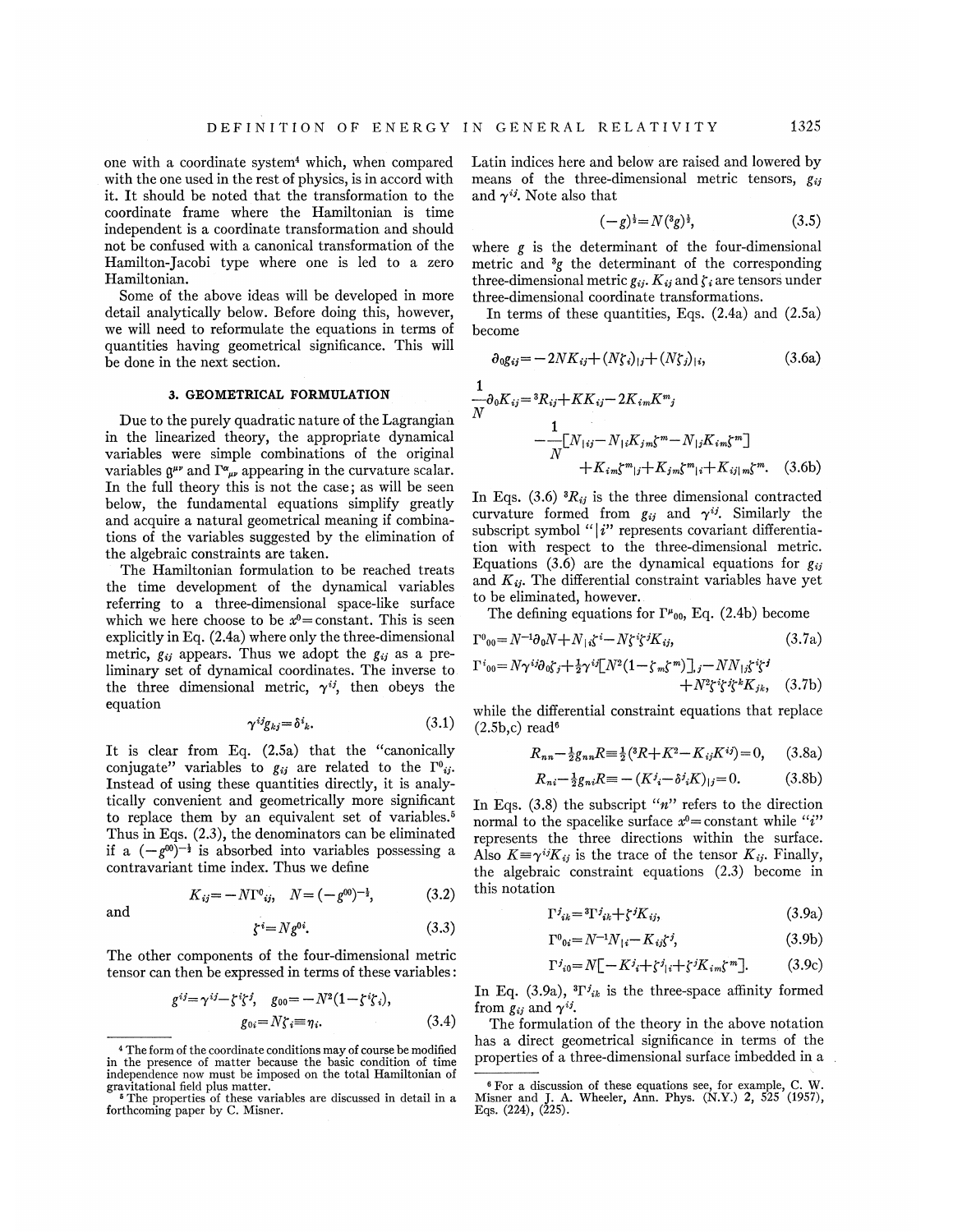four-space. The  $K_{ij}$  arise in differential geometry as the components of the so-called second fundamental form.<sup>7</sup> Thus the  $K_{ij}$  represent a measure of the "bending" of the surface with respect to the four-dimensional Riemannian space in the sense that they are a measure of the deviation of the surface from the four-dimensional geodesics connecting two points. The  $K_{ij}$  involve information concerning the continuation of the metric off the surface. This can be seen explicitly in Eq. (3.6a) which states that  $K_{ij}$  is essentially proportional to the time derivative of  $g_{ij}$ , as expected for a canonical momentum. Equations (3.8) represent the Gauss-Codazzi equations' in a geometry restricted by the Einstein equations. These equations clearly involve no time derivatives.

### 4. DEFINITION OF ENERGY AND REDUCTION OF NUMBER OF VARIABLES

We shall now turn to the examination of the meaning of energy in general relativity and to the closely related subject of the nature of the independent degrees of freedom. While in principle this can be analyzed in terms of the equations of motion as discussed in Sec. 2, it is much easier to deal with these questions from the action integral itself. In the notation of the previous section the action integral becomes, by direct substitution into Eq. (2.1),

$$
I = \int d^4x \ \mathcal{L} = \int d^4x \ (^3g)^{\frac{1}{2}} \left[ -\gamma^{ij} \partial_0 K_{ij} - \partial_0 K \right. \\
\left. + N(^3R + K^2 - K_{ij} K^{ij}) - 2\eta^{i} (K^{j}{}_i - \delta^{j}{}_i K)_{|j} \right. \\
\left. - 2(N_{|i} - NK_{ij} \zeta^{j})^{|i} \right]. \tag{4.1}
$$

In obtaining (4.1) we have explicitly eliminated the algebraic constraint variables by making use of Eqs. (3.9). Due to this elimination, the action integral of Eq. (4.1) yields the differential equations of motion obeyed by the dynamical variables, i.e. , Eqs. (3.6) upon varying with respect to  $g_{ij}$  and  $K_{ij}$ , and the constraint equations (3.8) upon varying with respect to  $N$  and  $\eta^i$ . These variations simultaneously lead to the generators of canonical transformations  $G_x$  and  $G<sub>x</sub>$ . These quantities are

$$
G_{\mathbf{x}} = -\int d^3r \left[ ({}^3g)^{\frac{1}{2}}\gamma^{ij}\delta K_{ij} + ({}^3g)^{\frac{1}{2}}\delta K \right],\qquad(4.2)
$$

$$
G_x = \int T^{0\mu'} \delta x_\mu (^3 g)^{\frac{1}{2}} d^3 r,\tag{4.3}
$$

where  $T^{\mu\nu'}$  can be obtained by techniques analogous to those of paper I. We do not record it here as we will see shortly that it vanishes.

In this form, it is clear that the variables N and  $n<sup>i</sup>$ are gauge functions and not dynamical quantities as they do not appear. in the "kinematic" part of the Lagrangian (the part containing time derivatives) nor in the generator  $G_x$ . Their only role is that of Lagrange multipliers in the action integral. Thus the Lagrangian now has the form (to within a divergence)

$$
\mathcal{L} = \sum_{a=1}^{7} \pi_a \phi_a - \mathcal{K}'(\pi, \phi), \tag{4.4}
$$

where  $\mathcal{R}'$ , the "Hamiltonian" density in the action principle, is given by

$$
-3C' = [N({}^{3}R + K^{2} - K_{ij}K^{ij}) -2\eta^{i}(K^{j} - \delta^{j}{}_{i}K)_{|j}]({}^{3}g)^{\frac{1}{2}}.
$$
 (4.5)

From Eq. (4.4) it follows by direct calculation that  $P^0' = \int d^3r \, \mathcal{H}'$  and thus  $\mathcal{H}'$  represents the" energy" density. As can be seen from Eqs. (3.8), the function 3C' is identically zero since it is a linear combination of the differential constraints. Thus  $P^{0'}$  does not generate true time translations in the theory and hence is not the true Hamiltonian. More generally, the complete generator  $G_x$  vanishes identically for the same reason. In order to see the meaning of this result let us insert the differential constraints into the Lagrangian of Eq. (4.1) just as we previously inserted the algebraic constraints. Leaving aside the irrelevant divergence term, the action reduces down to the simple form

$$
\delta^{j}{}_{i}K)_{|j} \qquad I = \int d^{4}x(^{3}g)^{1}[-\gamma^{ij}\partial_{0}K_{ij} - \partial_{0}K]. \qquad (4.6)
$$

Varying this action leads to the expression

$$
\delta I = \int d^4x \{ -\delta \left[ ({}^3g)^{\frac{1}{2}} \gamma^{ij} \right] \partial_0 K_{ij} + \partial_0 \left[ ({}^3g)^{\frac{1}{2}} \gamma^{ij} \right] \delta K_{ij}
$$

$$
- \delta \left[ ({}^3g)^{\frac{1}{2}} \right] \partial_0 K + \partial_0 \left[ ({}^3g)^{\frac{1}{2}} \right] \delta K
$$

$$
- \partial_0 \left[ ({}^3g)^{\frac{1}{2}} \gamma^{ij} \delta K_{ij} + ({}^3g)^{\frac{1}{2}} \delta K \right]. \quad (4.7)
$$

The total time derivative then gives rise to the new generator

$$
G = -\int d^3r ({}^3g)^{\frac{1}{2}} (\gamma^{ij}\delta K_{ij} + \delta K). \tag{4.8}
$$

Care must be taken in obtaining the equations of motion from the remaining terms of (4.7). Thus not all the  $\gamma^{ij}$  and  $K_{ij}$  are independent since we have assumed at this point that the differential constraint variables have been eliminated. In the linearized theory the constraint equations eliminated the four quantities  $g^{T}$ ,  $K_i^{T}$ , and  $K^{\hat{T}}$  where these variables are related to to  $g_{ij}$  and  $K_{ij}$  according to the general orthogonal decomposition of a symmetric tensor  $f_{ij} = f_{ji}$ :

$$
f_{ij} = f_{ij}^{TT} + f_{ij}^{T} + \frac{1}{2} (f_i^{T}, j + f_j^{T}, i) + f^{L}, i, \qquad (4.9)
$$

<sup>&</sup>lt;sup>7</sup> See, for example, L. P. Eisenhart, *Riemannian Geometr* (Princeton University Press, Princeton, New Jersey, 1949).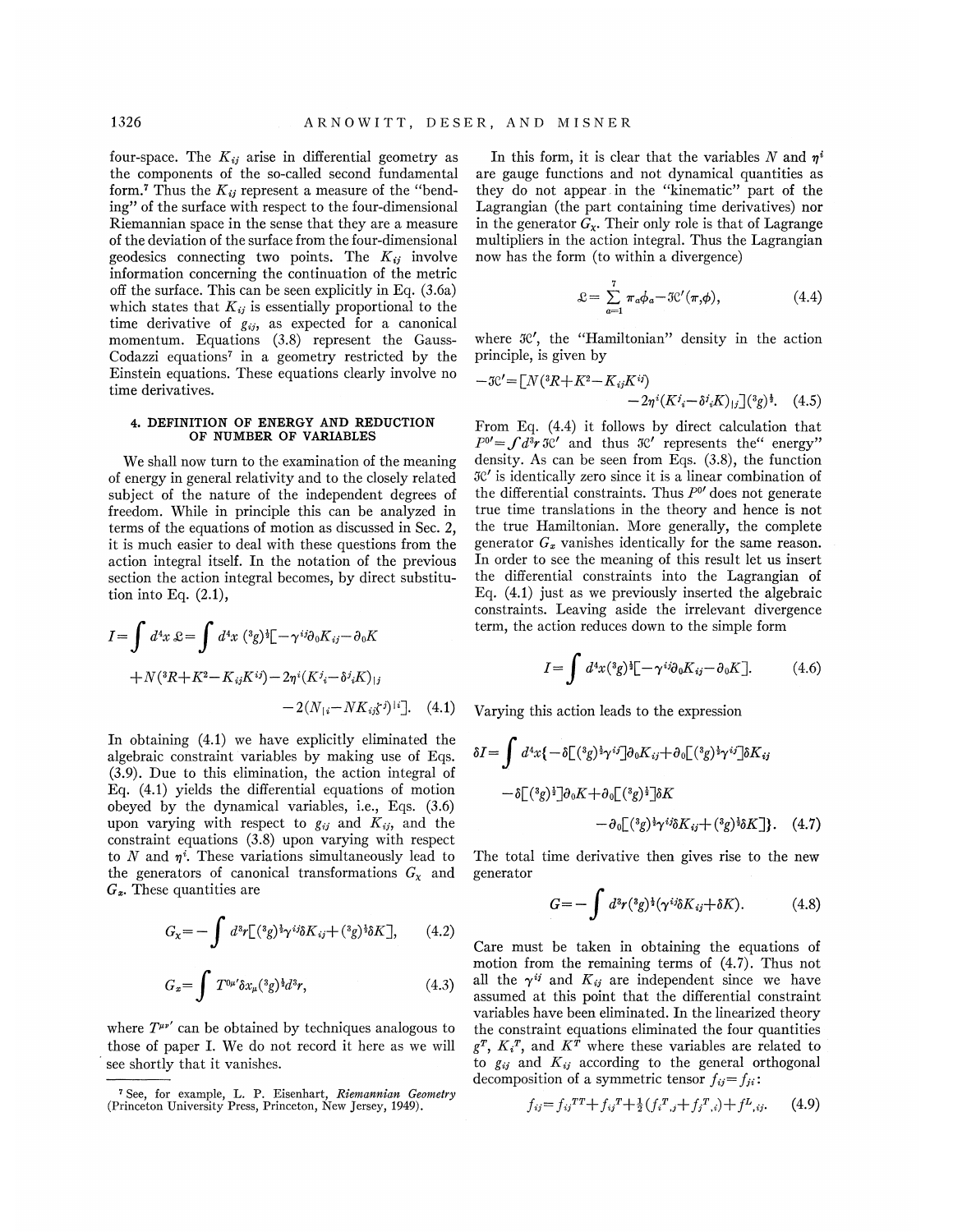1327

In Eq. (4.9),  $f_{ij}$ <sup>r</sup> is defined by

$$
f_{ij}^T = \frac{1}{2} \left( \delta_{ij} f^T - \frac{1}{\nabla^2} f^T, i_j \right), \ f_{ij}^T, j = 0, \ f_{ii}^T = f^T. \tag{4.10}
$$

 $f^T$  is thus the trace of the transverse part of  $f_{ij}$ .  $f_i^T$  is a transverse vector  $(f_i^T, i=0)$  and  $f^L$  is a scalar. (Each of the six independent quantities,  $f_{ij}^{TT}$ ,  $f^{T}$ ,  $f_{i}^{T}$ , and  $f^{L}$ , is uniquely obtainable from  $f_{ij}$ .) Hence in the linearize case, the dynamical variables are  $g_{ij}^{TT}$  and  $K_{ij}^{TT}$ <br>while the four quantities  $g_i^T$ ,  $g^L$ ,  $K^L$ , are arbitrary gauge functions not determined by the theory. It is easy to see that this result is general and holds in the full theory. Thus the constraint equations again determine  $g^T, K_i^T$ , and  $K^T$  in terms of the remaining variables. A simple proof of this is supplied by making a general perturbation expansion in Eqs. (3.8). For example in  $(3.8a)$ , the linearized part of  ${}^{3}R$ ,  $g_{ii,ij} - g_{ii,ij}$ , determines the highest order  $g<sup>T</sup>$  in terms of lower order structures appearing in the non-linear terms and thus to each order, the problem is identical to that of linearized theory. A corresponding result holds for the other three constraints. Similarly Eqs. (3.6) determine the dynamical motion of  $g_{ij}^{TT}$  and  $K_{ij}^{TT}$  and so these are dynamical variables as again the nonlinear terms in these equations always involve lower order quantities in any given order of perturbation theory. The four quantities,  $g_i^T$ ,  $g^L$  and  $K^L$  are arbitrary and in fact are an example of the  $v_{\rho}$  variables introduce in Sec.  $2.\text{8}$  Thus a specification of these functions represents a statement of the coordinate conditions.

Returning to the question of obtaining the equations of motion from (4.7), one has that the part of  $\delta I$  that gives rise to the equations of motion is

$$
\int d^4x \{-\delta \left[({}^3g)^{\frac{1}{2}}\gamma^{ij}\right]\partial_0 K_{ij} + \partial_0 \left[({}^3g)^{\frac{1}{2}}\gamma^{ij}\right]\delta K_{ij} - \delta({}^3g)^{\frac{1}{2}}\partial_0 K + \partial_0({}^3g)^{\frac{1}{2}}\delta K\}, \quad (4.11)
$$

where in Eq. (4.11)  $\gamma^{ij}$  and  $K_{ij}$  are now to be viewed as functionals of only the eight variables  $g_{ij}^{TT}$ ,  $K_{ij}^{TT}$ ;  $g_i^T$ ,  $g^L$ , and  $K^L$ . Variation with respect to the dynamical variables produce the four dynamical equations of motion; variation of the remaining (arbitrary) variables gives rise then to the four Bianchi identities of Kqs. (3.6). The remaining four equations of (3.6) of course no longer appear as they are just defining equations for the "Lagrange multipliers" N and  $\eta^i$  in terms of the remaining variables as in Eq. (2.8a). The N and  $\eta^{i}$ , being Lagrange multipliers, of course also disappear when the constraints have been eliminated.

Turning next to the generating function, Eq. (4.8), it would appear that there remains no contribution analogous to  $G_x$  of conventional field theories and hence

no generator of space-time translations. Again, it must be remembered that not all the variables are independent and the insertion of the constraints which must again be done leaves one with only eight variables. Thus the general form of G is

$$
G = \int d^3r \left[ f^1{}_{ij}\delta g_{ij}{}^{TT} + f^2{}_{ij}\delta K_{ij}{}^{TT} + f^3 \delta K^L + f^4 \delta g^i{}_{,i} + f^5 \delta g_i{}^{T} \right], \quad (4.12)
$$

where the  $f^a$  are functions of the eight variables. The first terms involving  $\delta g^{TT}$  and  $\delta K^{TT}$  are of the type that appears in the generating function  $G_{x}$ . However, they are not yet in the canonical form of  $p\delta q - q\delta p$ . The remaining four terms still do not have a definite physical meaning. The reason for this lies in that we have not yet chosen a definite coordinate condition; that is, we have not stated what functions of  $x^{\mu}$  the  $K^L$ ,  $g^L$ ,  $g_i^T$  are. Thus, if we define four functions  $y^{\mu}$ :  $y^0 = -K^2$ ,  $y'=\frac{1}{2}g^L$ ,  $+\frac{1}{2}g^T$ , then the coordinate conditions amount to specifying  $y^{\mu}$  as given functions of x',  $v^{\mu}(x)$ . The variations in the last four terms can then be replaced by'

$$
\delta y^{\mu} = y^{\mu}, \delta x^{\nu}, \qquad (4.13)
$$

which gives these four terms the structure  $F_{\mu}(g^{TT}, K^{TT}, x)$  $\times \delta x^{\mu}$ . This result is thus of the form  $T^0\mu \delta x^{\mu}$ , i.e., that associated with the generator of space-time translations  $G_{\chi}$ . We see than that a Hamiltonian or more generally a stress-energy tensor arises only after a set of coordinate conditions have been imposed, although any set of coordinate conditions will do at this stage.

As was mentioned above, though the first part of the generator depends upon dynamical variables, it is not in canonical form. The variables in terms of which G is canonical will in general be functions of  $g_{ij}^{TT}$ ,  $K_{ij}^{TT}$ , and  $y^{\mu}(x)$ . That such a transformation to canonical form can always be made is shown in the Appendix. In terms of the canonical variables, G will be of the form

$$
G = \int d^3r \left[ g^c_{\alpha} \delta K^c_{\alpha} + T^{0\mu} \delta x_{\mu} \right], \tag{4.14}
$$

where  $g^c_{\alpha}$ ,  $K^c_{\alpha}$  ( $\alpha=1,2$ ) are the two canonical pairs replacing the four  $g_{ij}^{TT}$ ,  $K_{ij}^{TT}$ . In general,  $T^{0\mu}$  does not represent the physical stress-energy tensor since for an arbitrary choice of the functions  $y^{\mu}(x)$ ,  $T^{0\mu}$  will in general be an explicit function of  $x^{\mu}$ . On physical grounds one requires, for a closed system, that  $T^{0\mu}$ only depend on  $x^{\mu}$  implicitly; this then determines the choice of the coordinate conditions  $y^{\mu}(x)$ . Thus only for a particular choice of coordinates will  $T^{0\mu}$  be independent of  $x^{\mu}$ . This particular frame (which we will call the "radiation frame") plays the role of the radiation

The twelve equations (3.6) thus divide into the four dynamical equations discussed in the text, four Bianchi identities whose role is to maintain the constraint equations in time and four equations that determine N and  $\zeta_i$  as functions of  $g_i^T$ ,  $g^L$ , and  $K^L$ . This decomposition is identical to the one discussed in Sec. II.

<sup>&</sup>lt;sup>9</sup> More generally, the coordinate conditions may read  $y^{\mu}$   $\equiv y^{\mu}(x,g^{TT}, K^{TT})$ . In this case  $\delta y^{\mu}$  will have extra terms contributing to the first two terms of the generator. This possibility will be discussed in more detail in Sec. V.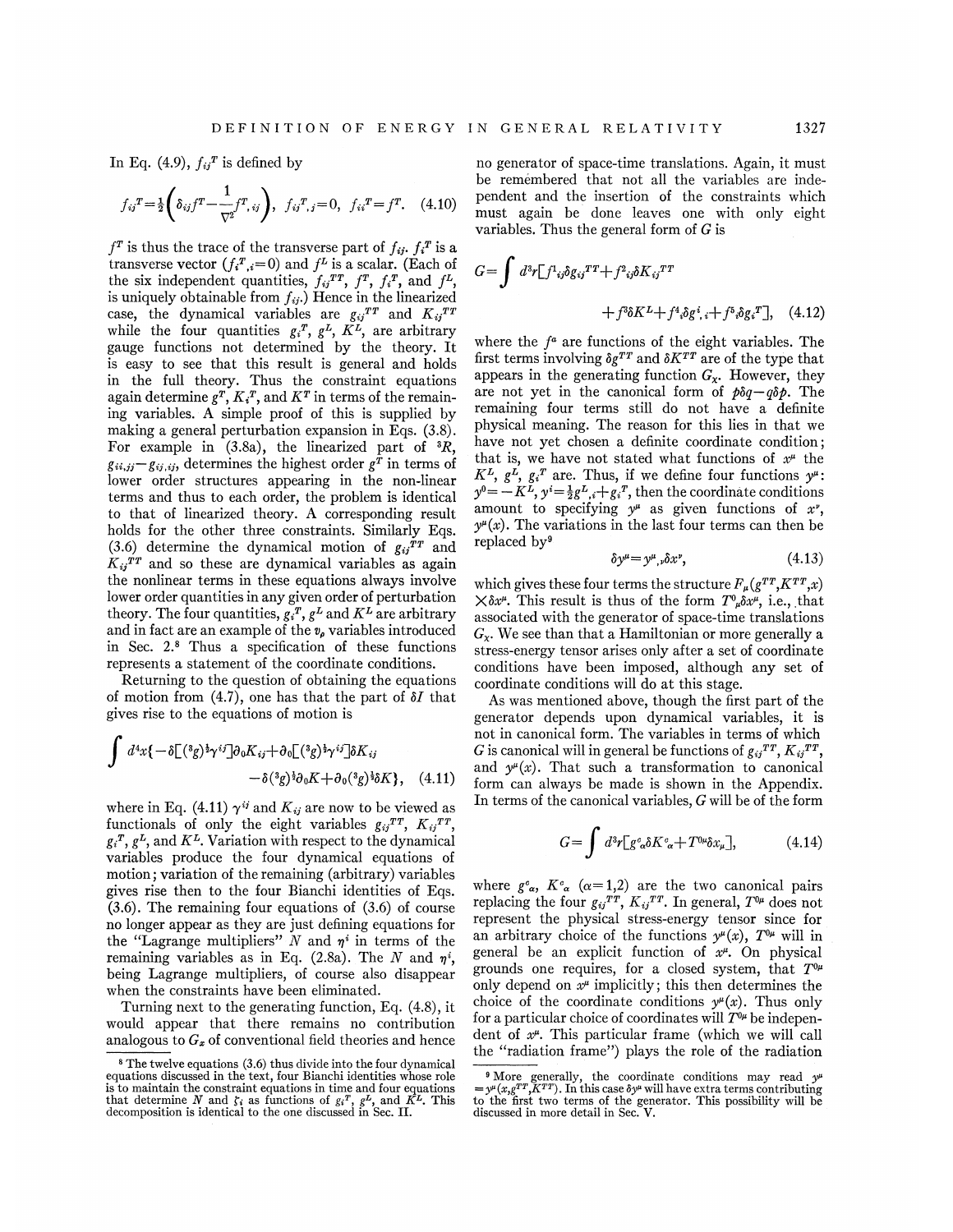gauge in electrodynamics. Here the quantity

$$
P^{\mu} = \int T^{0\mu} d^3r \tag{4.15}
$$

represents the physical energy and momentum of the gravitational field.

This situation discussed above in general relatively is formally very similar to the parametric formulation of the Hamilton principle for classical mechanics.<sup>10</sup> There, one introduces an extra coordinate  $q_{n+1}$  to represent the time and a canonical momentum  $p_{n+1}$  $=-H$  where H is the Hamiltonian of the original system. The action then reads

$$
I = \int d\tau \sum_{i=1}^{n+1} p_i \frac{dq_i}{d\tau},
$$
 (4.16)

where  $\tau$  is an auxiliary parameter and may be arbitrarily chosen. The variation is subject to the constraint

$$
R \equiv p_{n+1} + H = 0. \tag{4.17}
$$

More generally R can be any function of all the  $q_i$  and  $p_i$  such that the equation  $R=0$  yields as its solution  $p_{n+1} = -H$ . This solution may be regarded as the defining expression for the Hamiltonian. Introducing a Lagrange multiplier,  $N(\tau)$ , the action becomes

$$
I = \int d\tau \left[ \sum_{i=1}^{n+1} p_i \frac{dq_i}{d\tau} - N(\tau)R(q_i, p_i) \right], \quad (4.18)
$$

where now all the  $p_i$ ,  $q_i$ , and N may be varied independently. Equation (4.18) is analogous to Eq. (4.1),  $\tau$ playing the role of the coordinates  $x^{\mu}$ . The generator associated with this action is

$$
G = \sum_{i=1}^{n+1} p_i \delta q_i - N(\tau) R \delta \tau.
$$
 (4.19) 
$$
\partial_0 K = -N_{|i|}{}^{i+1} + N(K_{ij} K^{ij} + K_{|i} \xi^i).
$$
 (4.22)

As in Eq. (4.3), the "Hamiltonian" NR vanishes modulo the constraints (which are derived by varying I with respect to  $N$ ). Inserting the constraints into  $(4.19)$ reduces the generator to

$$
G = \sum_{i=1}^{n} p_i \delta q_i - H \delta q_{n+1}.
$$
 (4.20)

Thus the true Hamiltonian arises only when the constraints are utilized. The analog of the coordinate conditions of general relativity consists in specifying  $q_{n+1} = q_{n+1}(\tau)$ . Then  $\delta q_{n+1} = (dq_{n+1}/d\tau)\delta\tau$ . This is possible since the canonical equations do not determine  $q_{n+1}$ (just as they do not specify the  $y^{\mu}$  defined in the relativity case). Thus, for an arbitrary choice of the function  $q_{n+1}(\tau)$ , the Hamiltonian generating the translations in

the chosen  $\tau$  frame has the form

$$
Hdq_{n+1}(\tau)/d\tau, \qquad (4.21)
$$

and is in general  $\tau$  dependent even for an initially conservative system. Only with the special choice  $q_{n+1} = \tau$  does  $\tau$  become the physical time parameter t with a conservative Hamiltonian. Of course other choices are logically consistent (including making  $q_{n+1}$ ) depend on the remaining dynamical variables) but would lead to time parameters which would not be in accord with those usually defined in physics. If, however,  $q_{n+1}$  were to depend on the  $q_i,\not\!{p_i},$  it would seem very dificult to retain any physical interpretation of such a choice at least in the quantum theory.

General relativity differs from the simple classical particle problem as follows: in the classical case, one knows the physical parameter  $t$ ,  $ab$  *initio*, while in general relativity the coordinates are arbitrary to begin with, i.e., we are given a structure of the type (4.18) without any initially given Hamilton's principle type of action. The choice of the "radiation" coordinate condition we have discussed leads to a coordinate independent  $T^{0\mu}$  and hence to conservation laws for a conservative system. This makes our "radiation" frame agree with the coordinates used in the rest of physics and thus our coordinates correctly match on to the ones at infinity where flat-space classical results hold.

It is interesting to formulate the central results of I for the linearized theory in terms of the above analysis. To zeroth order, which is the background flat space without dynamics,  $g_{ii}^{TT}$  and  $g^{T}$  vanish. Thus if we write  $g_{ij} = \frac{1}{2}(h_{i,j} + h_{j,i}) \equiv \delta_{ij}$ , we see that  $h_i = x_i$  in the zeroth approximation. Similarly, it is easy to see that the zeroth order  $K_{ij}^{TT}$ ,  $K^{T}$ , and  $K_{i}^{T}$  vanish while  $K^{L} = -x^{0.11}$  The last follows from an identity that may be obtained from Eq. (3.6), i.e.,

$$
\partial_0 K = -N_{|i|}^{i} + N(K_{ij} K^{ij} + K_{|i} \xi^i). \tag{4.22}
$$

In zeroth order this reduces to  $\partial_0 K^L = -N$ . Since  $N = (-g^{00})^{-\frac{1}{2}} = 1$  in the flat-space limit  $K^L$  must reduce to  $-x^0$ . We thus can write  $g_{ij} = \delta_{ij} + h_{ij}$ , where  $h_{ij}$  is a first order quantity. Expanding the action of Eq. (4.7) (in which the constraints have already been substituted), one obtains as the only nonvanishing terms to quadratic order

$$
I = \int d^4x \left[ h_{ij}{}^{TT} \partial_0 K_{ij}{}^{TT} - h_{i}{}^{T}{}_{ii} \partial_0 K^L \right]. \tag{4.23}
$$

 $h^{T}{}_{ii}$  is to be obtained by solution of the constraint equation (3.8a); there the linear terms cancel and  $h^{\dot{T}}_{i}$ , is found to be quadratic in  $K_{ij}{}^{TT}$  and  $h_{ij}{}^{TT}$ . Thus  $K^L$  in Eq. (4.23) can only be zeroth order, i.e.,  $\partial_0 K^{(0)L}$  $=-1$ . Substituting in the quadratic results for  $h^{T}$ , i,

<sup>&</sup>lt;sup>10</sup> C. Lanczos, The Variational Principles of Mechanics (Toronto University Press, Toronto, 1949}.

<sup>&</sup>lt;sup>11</sup> Of course,  $K^L$ , *i*, which is what enters in the affinity, correctly vanishes in the flat-space limit.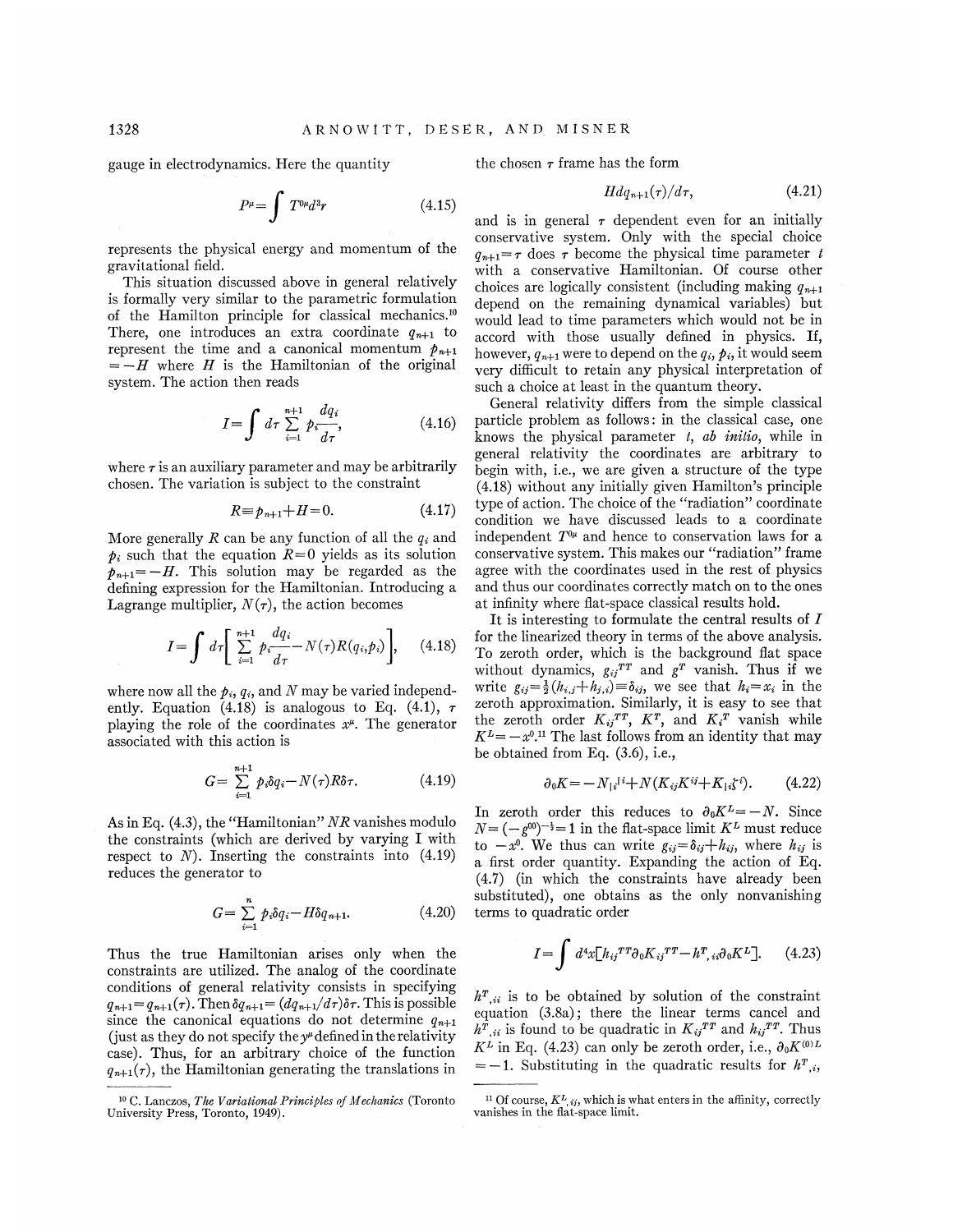$$
I = \int d^4x [h_{ij}^{TT} \partial_0 K_{ij}^{TT} - {\{\frac{1}{4}(h_{mn}^{TT}, i)^2\}} + (K_{ij}^{TT})^2}].
$$
 (4.25)

This is, of course, the action for the linearized theory in This is, of course, the action for the linearized theory if terms of the canonical variables.<sup>12</sup> It should perhap be noted that even though the "Hamiltonian". density  $\mathcal{K}'$  of Eq. (4.5) vanishes rigorously due to the differential constraints, one can still obtain the correct linearized Hamiltonian from  $\mathcal{R}'$  by taking its quadratic parts and then inserting the linearized differential constraints. Thus the processes of inserting constraints and linearizing can be performed in either order, and there is no qualitative difference in the structure of the full theory and its perturbation approximations even through the latter do not possess the full coordinate invariance.

# 5. DISCUSSION AND CONCLUSIONS

In the previous sections a general discussion of the structure of gravitational dynamics and the nature of gravitational energy has been given. The initial statement of the theory was expressed in terms of a Lagrangian that depended upon the sixteen variables remaining after the elimination of the algebraic constraints. The stress-energy tensor derived from this Lagrangian vanishes as a consequence of the differential constraint equations and correspondingly the original "Hamiltonian" of the Lagrangian also vanishes. If the constraint variables are then eliminated from the Lagrangian as a whole (by means of the constraint equations) there results a new structure depending upon four dynamical variables and four quantities which remain undetermined. The specification of these arbitrary quantities as functions of the coordinates corresponds to the definition of a coordinate frame. In this form, a new nonvanishing Hamiltonian density arises in the Lagrangian. This Hamiltonian density, however, will represent the physical energy density of the system provided it has no explicit dependence on the coordinates. This physical criterion is necessary in order that the usual conservation laws for a closed system apply here. Thus, the above physical requirement determines a special choice of the four arbitrary quantities and hence implies that one may physically

use only a special class of coordinate frames to describe the theory.

We have seen that a possible choice of gauge functions are the  $y^{\mu} = (-K^L, \frac{1}{2}g^L, +g^T)$ . It is clear, however, that one may choose any other four independent functions,  $v^{\mu}$ , of the  $y^{\mu}$  and the canonical variables<sup>13</sup> (subject only to regularity conditions of kind requiring  $v^{\mu}$  to approach  $y^{\mu}$  in the linearized limit). In view of this freedom, any coordinate condition can always be stated in the form

$$
v^{\mu} \big[ y^{\mu}, g^c_{\alpha}, K^c_{\alpha}, x^{\nu} \big] = x^{\mu}.
$$
 (5.1)

In particular, the specific conservation requirement on the Hamiltonian forces a specific choice of the functions  $v^{\mu}$  in Eq. (5.1) and hence, determines  $v^{\mu}$ . Thus, we saw in the linearized theory that the  $y^{\mu}$  themselves were equal to  $x^{\mu}$ .

Two different coordinate conditions of the type (5.1) (i.e., two different choices of the functions  $v^{\mu}$ ) represent the specification of the two diferent frames. These frames will in general be related by a coordinate transformation depending on the canonical variables. For this case then, at least one of the two frames depends upon the canonical variables. While in the classical theory such a situation is physically undesirable but not logically inconsistent, it presents in the quantum theory certain serious difficulties. The coordinates of the frame depending on the canonical variables would become  $q$  numbers, and hence, the meaning of measure ments in the theory would become obscure. A further, related, difhculty appears in the quantum theory. There, the set of coordinate transformations that is allowed is more restricted than in the classical case since in general, a q-number coordinate transformation will fail to leave the theory even formally invariant. A similar situation holds in quantum electrodynamics where even in such a relatively linear theory only very few q-number gauge transformations are allowed.

Let us consider two diferent coordinate conditions of the type (5.1) in the quantum theory. As discussed above, at least one of the frames must be a  $q$ -number one, in general. Since only c-number coordinates appear to have physical significance, it would seem that the coordinate conditions leading to  $q$ -number coordinates must be discarded. The question, therefore, arises as to which, if any choice of coordinates is the c number one since the process of finding canonical variables and quantizing does not seem  $\alpha$  priori to impose a condition to determine this. In electrodynamics the corresponding question is which gauges are  $c$ -number gauges. There the decision is made on physical and consistency grounds. One requires that the primary c-number gauge is the radiation gauge and the validity of other gauge choices is determined from their relation to this special gauge. At present, in general relativity, consistency arguments cannot yet be made. However,

<sup>&</sup>lt;sup>12</sup> It should be noted that the first order gauge functions are not determined in the linearized theory itself. The first order<br>gauges, however, will enter in the second order dynamical equations and correspondingly, the second order gauges fail to appear<br>there. In general, the *n*th order gauges are determined in the<br> $(n+1)$ st order approximations. That is, the coordinate frame-<br>needed to describe the *n*th needuct to describe the number theory is determined in the<br>(*n* - 1)st approximation. This is of course consonant with the<br>statement that in the full theory the gauge functions are determined by the condition that the Hamiltonian be coordinate independent. In electrodynamics, on the other hand, the gauge<br>function cancels our rigorously and need not be specified to discuss motion, since coordinates and gauge are independent.

<sup>&</sup>lt;sup>13</sup> We should like to thank Dr. J. Anderson for a helpful conversation on this point.